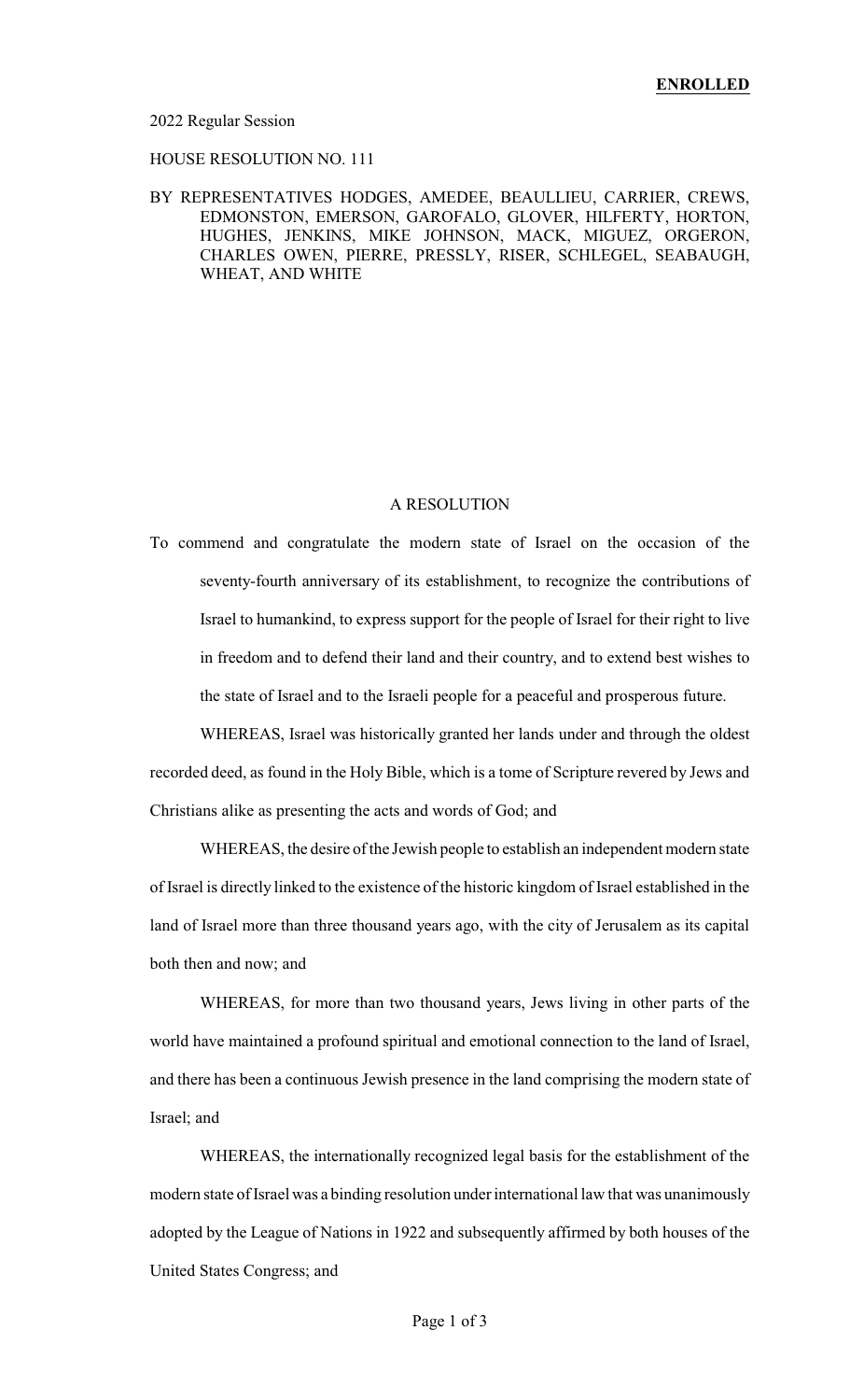WHEREAS, this binding resolution affirmed the establishment of a national home for the Jewish people in the historical region of the land of Israel, including the areas of Judea, Samaria, and eastern Jerusalem; and

WHEREAS, on May 14, 1948, the people of Israel proclaimed the establishment of the sovereign and independent state of Israel with the goal of reestablishing its God-given and legally recognized land as a homeland for the Jewish people; and

WHEREAS, the establishment of the modern state of Israel as a homeland for the Jewish people followed the destruction of much of European Jewry during the Holocaust; and

WHEREAS, the United States government established full diplomatic relations after Israel's first election in 1949; and

WHEREAS, since its establishment seventy-four years ago, the modern state of Israel has forged a new and dynamic society and created a thriving economic, political, cultural, and intellectual life; and

WHEREAS, the people of Israel, in the spirit of Israel's Declaration of Independence, have established a vibrant, pluralistic, and democratic political system; and

WHEREAS, Israel has developed an advanced, entrepreneurial economy, is among the world's leaders of the high-tech industry, and is at the forefront of research and development in the fields of renewable energy sources and medicine; and

WHEREAS, Israel regularly sends humanitarian aid, search and rescue teams, mobile hospitals, and other emergency supplies to help victims of disasters around the world; and

WHEREAS, Israel has taken in millions of Jews from countries throughout the world and sought to fully integrate them into Israeli society; and

WHEREAS, Israel has long established peaceful bilateral relations with Egypt and Jordan, has more recently established peace with Bahrain, Morocco, the United Arab Emirates, and Sudan, is working toward achieving a secure peaceful relationship with the Palestinian people, and is looking forward to normalizing relations with all other Arab neighbors in pursuit of enduring regional stability and prosperity; and

WHEREAS, for more than seven decades, the United States, the state of Louisiana, and Israel have maintained a special relationship based on mutually shared democratic and moral values, common strategic interests, and bonds of friendship and mutual respect; and